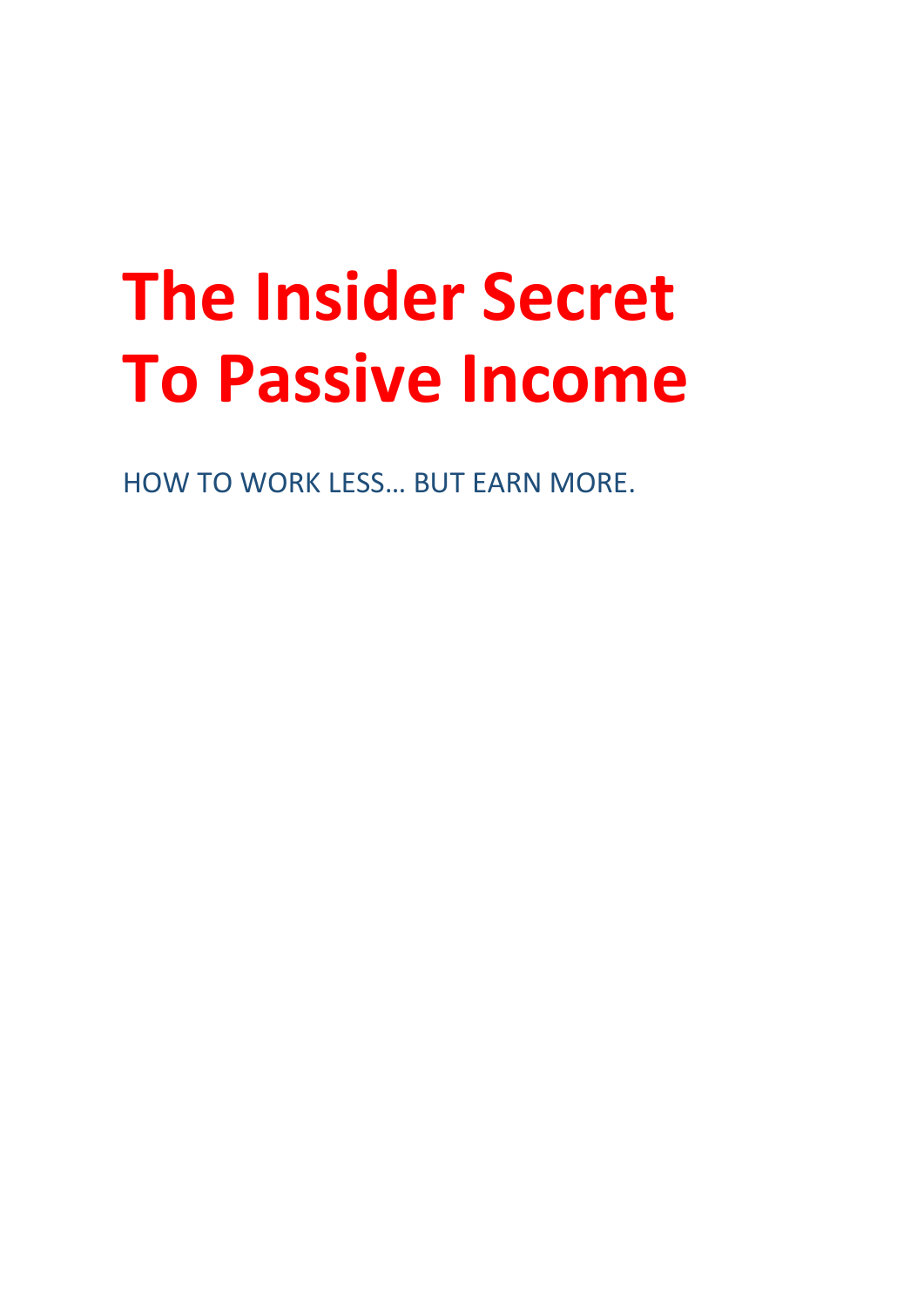## **INTRODUCTION**

I often get asked what made the difference in my online business.

What was it that finally turned me from being someone who regularly saw more cash leaving my PayPal account than entering it?

The KEY that resulted in me starting to earn a regular, semi-automatic income.

As much as all the usual things had a positive effect; building a list, sending regular engaging emails and creating my own products, they weren't the key.

> *The ONE addition that had the biggest effect…BAR NONE…was promoting and selling continuity products.*

Products that had some sort of on-going recurring income element.

This could be a service, or a membership site, or a club or group that has a regular membership fee.

The important part is the fact that there are regular payments.

Meaning you are paid more than once for one sale.

AS that statement is so important, let me repeat it…'you are paid more than once for one sale'

To illustrate why continuity based products are so important to your success, let's imagine that you have just created a product.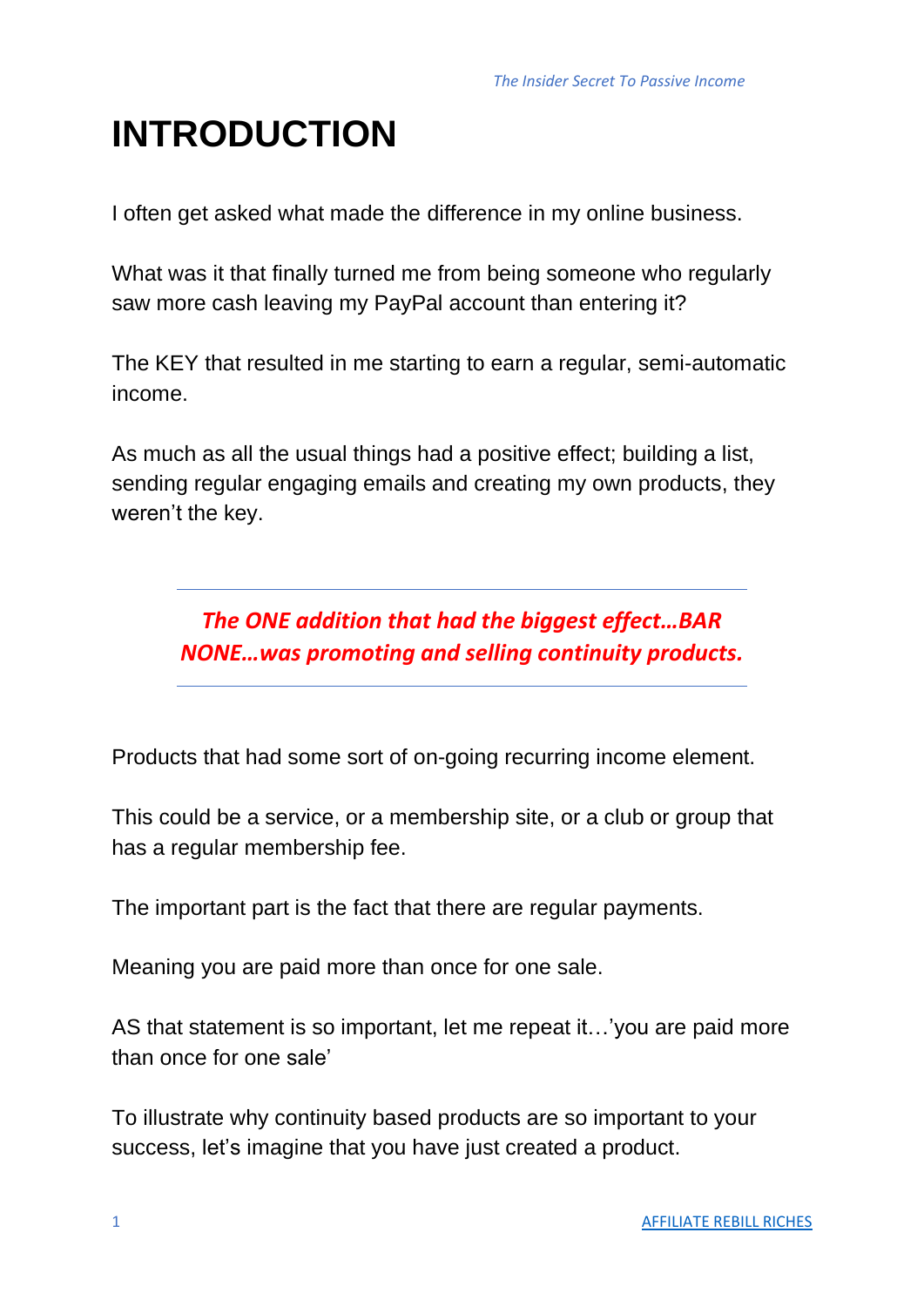You have done all the right things and spent time recruiting an army of affiliates to promote the offer.

You have been on social media making sure people are ready and waiting for your launch.

You have been sending out emails to further prime people for the product you will be presenting to them.

You do all of this and your launch is a huge success

(Ever more difficult to do in these days of launch overload it has to be said).

And let's say you bring in around \$5,000 in income. A BIG success! You put your feet up with a big smug grin, puffing on a huge cigar rightly proud of your efforts.

Then after a day or two the realisation hits you…what now?

As nice as that lump sum was…it was just that, a one off lump sum.

Yes, if it is an evergreen product, you might have a few more sales come in…

…but nothing to compare with that initial income.

You are now faced with having to repeat the whole process to create the same sort of income.

And if you want to make a living from it, you are going to have to do it over and over again…

…with all the stress and hard work that entails!

Now let's look at the situation again…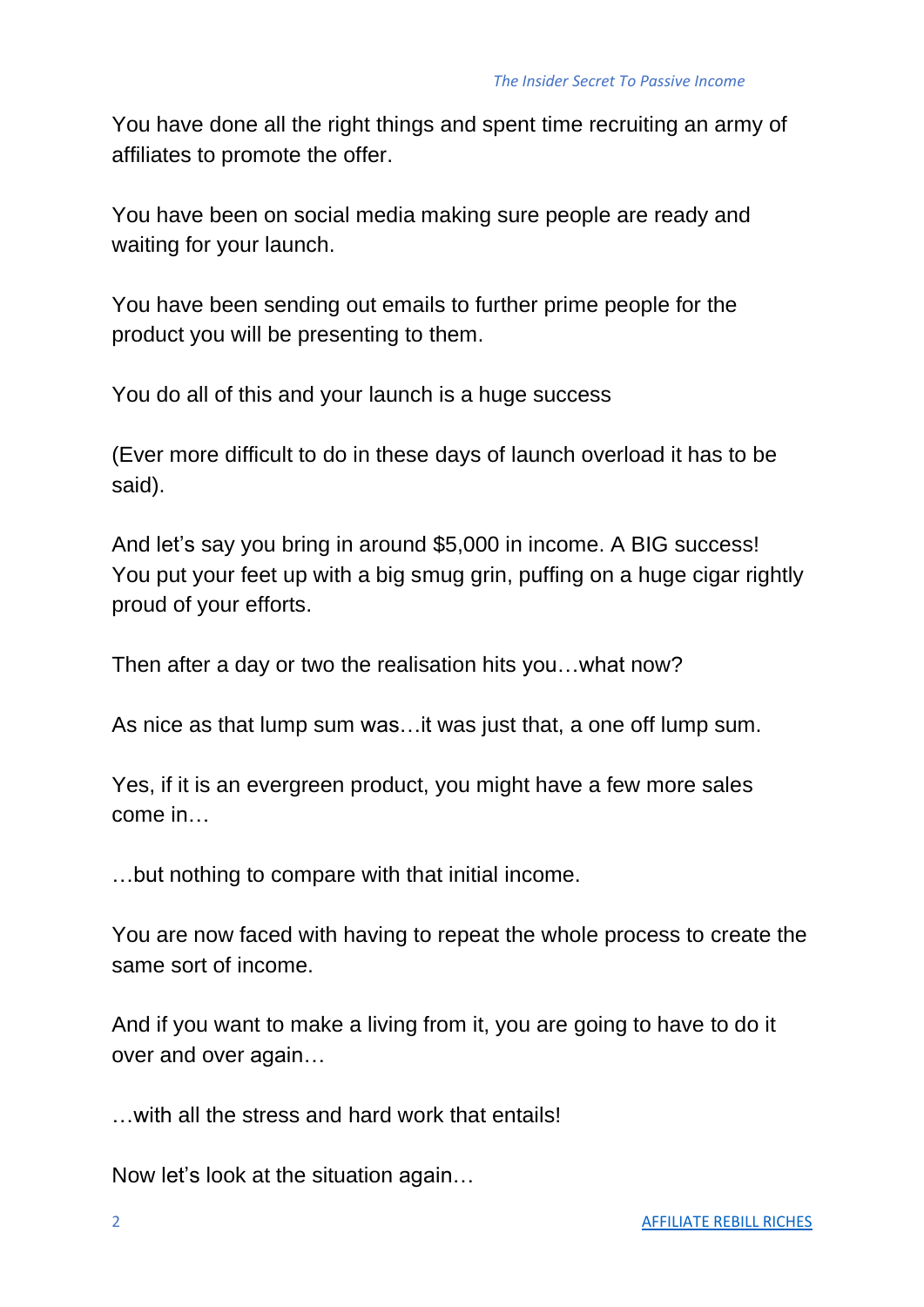…this time you are launching a membership with a monthly fee.

You put in all the same effort, and again the launch is a big success.

This time though, you know that a large percentage of those signing up will remain with you next month…

…and the month after that…

…and the month after that until they stop their membership.

Rather than panic and think about what new product you can coble together, fretting about all that work, you can just continue the promotion of the membership.

If the membership is good, people will stick around.

This means that you only have to find a few new clients to INCREASE your membership month on month.

Which in turn means your income increases month on month with little extra effort.

Even if you do 'diddly squat' for a month or two, your income is not going to diminish that much…

…and maybe not at all if you include the promoting of the membership in your automated autoresponder follow up sequences!

As you can see having at least one decent continuity product within your portfolio adds lots of security to your online income…

…not to mention a way to steadily increase your income, with limited effort.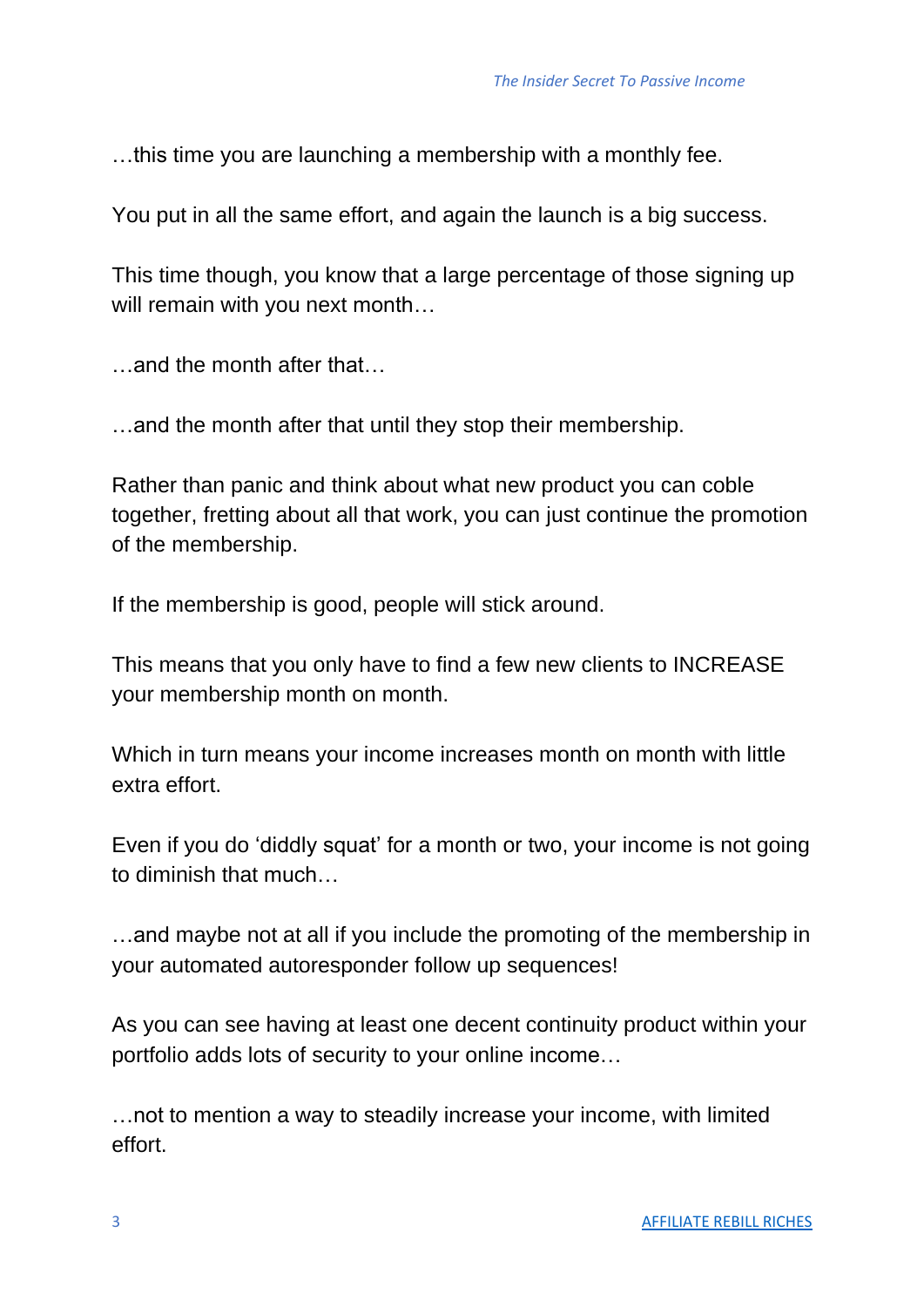If you can see how beneficial a continuity style product would be in your business, just imagine if you had more than one.

The mind really starts boggling then  $\circled{e}$ 

## **A SHORTCUT…**

What I've talked about so far is all about creating YOUR OWN continuity product.

And I do recommend that as a longer term plan. But I also want to give you a short cut cheat that could have you benefiting from *continuity income within the next few hours*.

If you haven't already guessed, the method I'm talking about is promoting affiliate products that have recurring income built in.

This is something I did before I ever thought of creating my own continuity products…

…and it started bringing in the recurring incomes I have spoken about.

Would you believe, some of the products I promoted way back when, I am still receiving income from!

Yet further proof that having continuity products in your portfolio (whether your own or promoting as an affiliate) is an absolute no brainer.

So if the concept of continuity products makes sense, but you just can't imagine currently creating something yourself, here are some of the products and services you could look to promote as an affiliate that will normally have some sort of recurring payment:

• Web hosting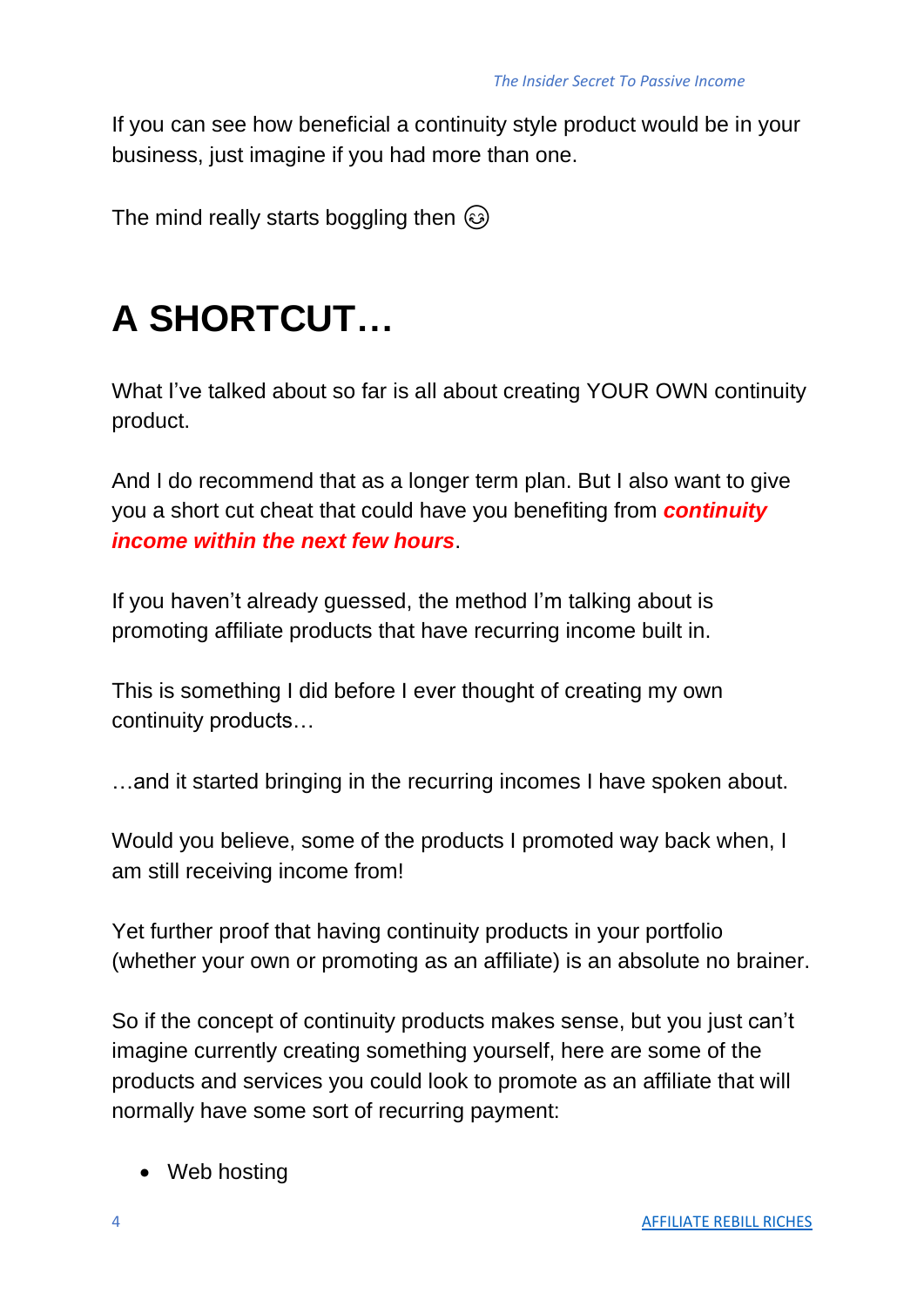- Autoresponder services
- Page building software
- Cloud space
- Specialist site memberships
- PLR membership sites
- Newsletter sites

This is by no means an exhaustive list, but hopefully gives you some ideas for the sort of offers to look out for.

And it's not just IM niche products that have continuity income. If you are in niches other than IM, there are a TON of recurring products – usually membership sites with monthly recurring billing.

Ones that people are happy to pay to join… and to KEEP paying.

So where do you find these recurring products to promote?

One of the best places to find these sorts of products is on Clickbank.

Clickbank is probably the biggest player in downloadable online products, with an annual turnover of close to a quarter of a billion dollars.

And it's great for affiliates, because anyone can join (for free) and 90% of the products there have instant affiliate approval, even for new affiliates.

But actually finding good recurring Clickbank products is not easy… if you've ever tried to use the search feature in the Clickbank Marketplace, you'll know exactly what I mean.

It's just a case of manually searching through all the products, looking for ones with recurring commissions, checking out the sales pages, finding affiliate sign up pages, going through all the stats – conversion rates, refund rates, EPCs… and lots more.